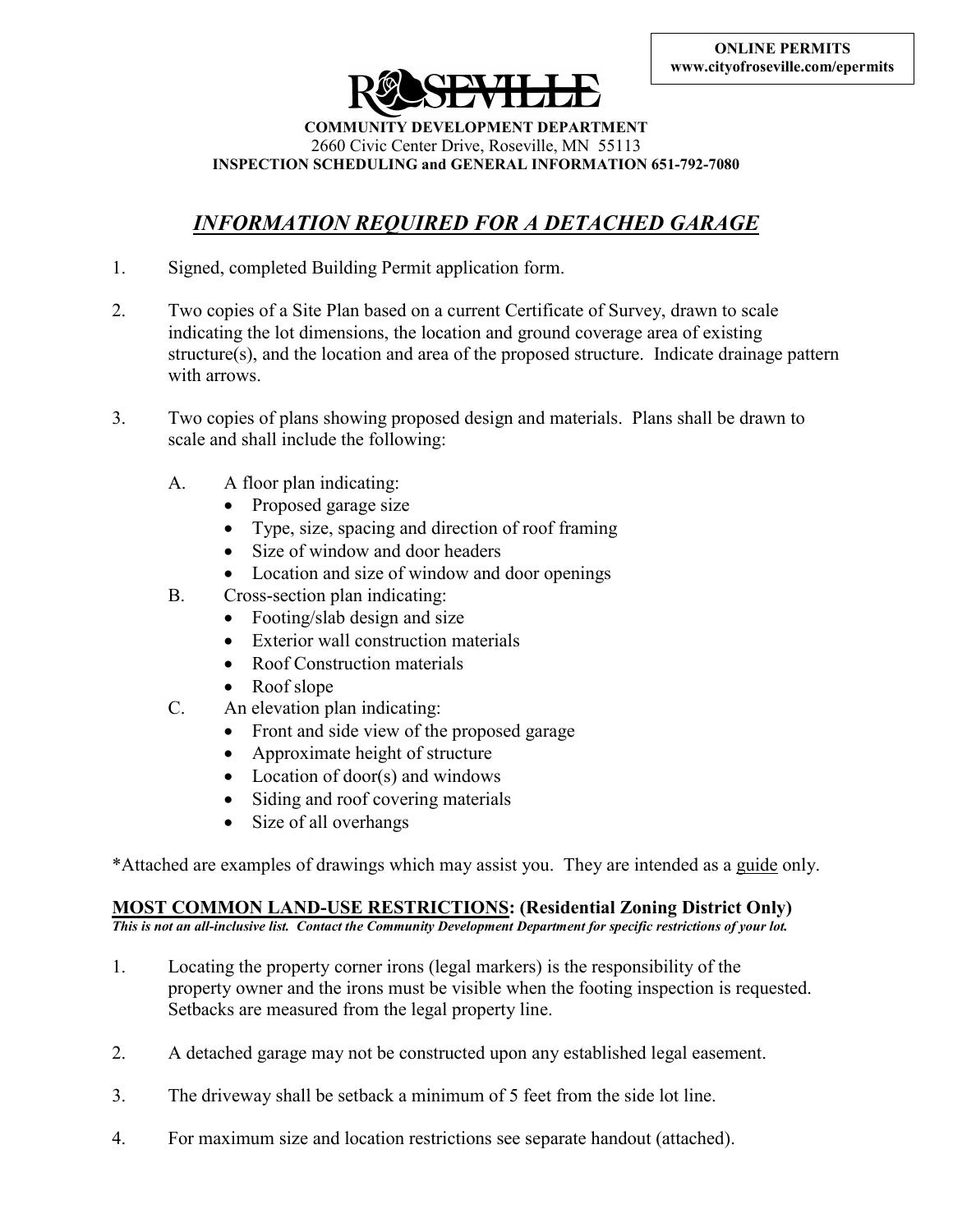## **BUILDING CODE REQUIREMENTS:**

- 1. Foundation: A "floating slab" up to 864 square feet in area may be designed for the foundation support. Remove all sod and root structures and other fibrous materials and cover with a minimum four inch sand fill. At the perimeter form a haunch (a thickened edge) having a minimum vertical dimension at the exterior face of 12 inches with at least 6 inches projecting above the finished grade. The bottom of the haunch shall be at least 8 inches wide and sloped upward to the bottom of the slab. Minimum slab thickness shall be 3 ½ inches. The minimum concrete strength shall be 2500 pounds per square inch (28 day strength). In cold weather, protect concrete from freezing until cured. 6x6 No. 1, 20 gauge wire mesh reinforcement shall be installed in center of slab and bent down into the edges of haunch. When slab is over 400 square feet in area, install two #4 rebar around the slab perimeter.
- 2. Anchor Bolts: Foundation plates or sills shall be bolted to the slab or foundation wall with not less than  $\frac{1}{2}$  inch nominal diameter steel bolts embedded at least 7 inches into the concrete and spaced not more than 6 feet apart. There shall be a minimum of two bolts per piece, with one bolt located within 12 inches of each end of each piece.
- 3. Sill Plates: All foundation plates or sills and sleepers on a concrete or masonry slab, which are in direct contact with earth, and sills which rest on concrete or masonry foundations shall be of approved treated wood, foundation cedar or redwood not less than 2 inches in thickness, having a width not less than that of the wall studs.
- 4. Wall Framing: Studs shall be placed with their wide dimension perpendicular to the wall, be not less than 2x4 and shall be spaced not more than 24 inches on center.
- 5. Top Plate: Exterior wall studs shall be capped with double top plates installed to provide overlapping at corners and at intersections with other partitions. End joints in double top plates shall be offset at least 48 inches.
- 6. Wall Sheathing and Siding: Approved wall sheathing and siding material shall be installed according to the manufacturer's recommendation.
- 7. Wood and Earth Separation: Wood used in construction of permanent structures and located nearer than 6 inches to earth, shall be treated wood or wood of a natural resistance to decay.
- 8. Roof Framing: Size and spacing of conventional lumber used for roof framing depends upon the roof pitch, span, the type of materials being used, and the loading characteristics being imposed. If manufactured trusses are to be used, they shall be stamped "Approved" by a recognized third party inspection agency.
- 9. Roof Sheathing and Covering: Approved roof sheathing and coverings shall be installed according to the manufacturer's recommendations.
- **NOTE:** The above only outlines general code requirements relative to garage construction. For specific code requirements, please contact the Community Development Department at 651-792-7080. Questions regarding design and costs should be referred to a professional builder or architect.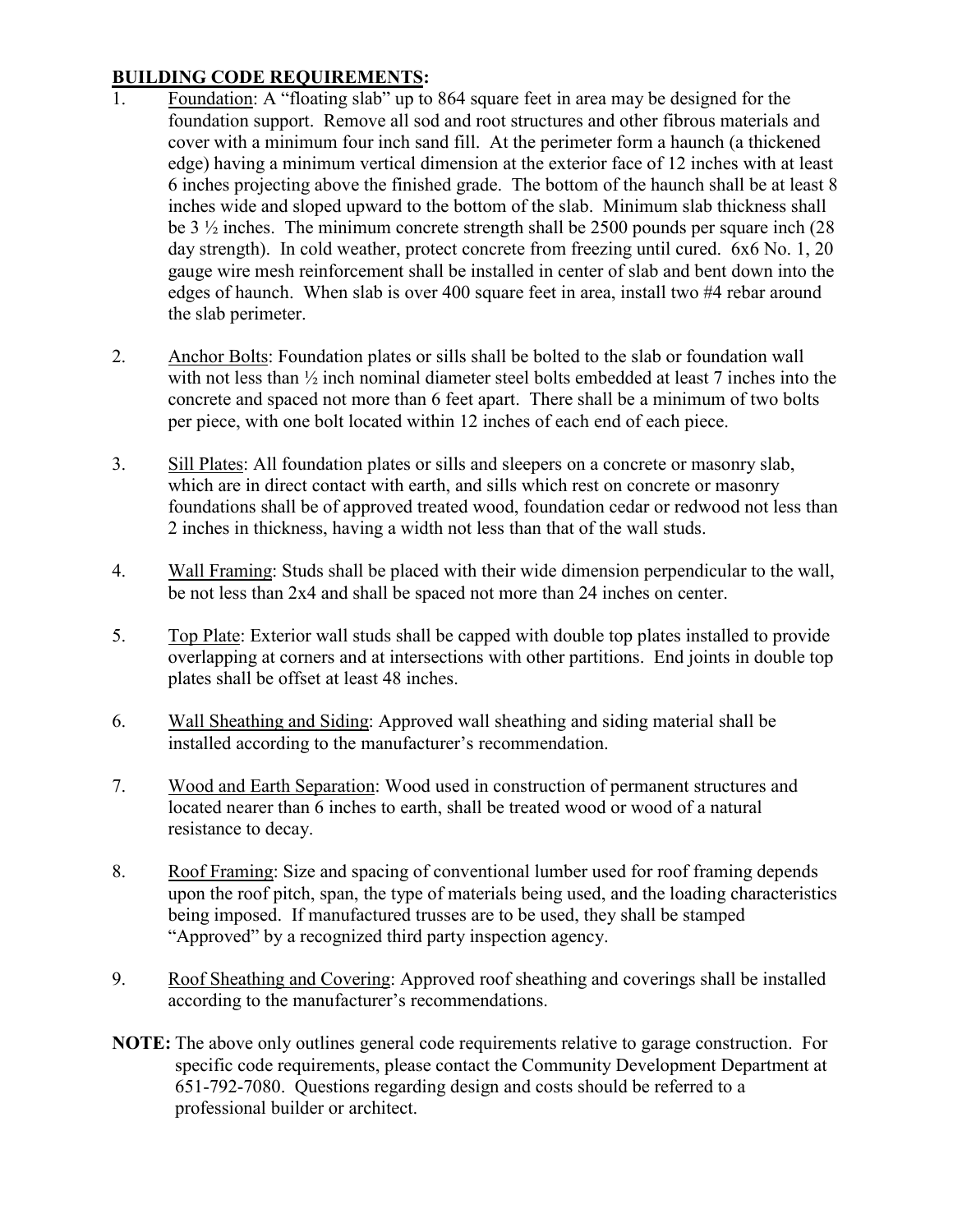## **REQUIRED INSPECTIONS:**

- 1. Concrete Slab: To be made after all form work is set up, the mesh has been laid, rods have been wired in, erosion control devices in place, but PRIOR TO THE POURING OF CONCRETE!!!
- 2. Framing: To be made after the roof, all framing, and any bracing is in place, rough electrical (if any) is approved, but, PRIOR TO THE APPLICATION OF ANY SIDING MATERIALS.
- 3. Final: To be made upon completion of the building and grading.

## **GENERAL NOTES**:

- 1. The City stamped, approved Building Plan and Site Plan shall be kept on the job site until the final inspection has been made.
- 2. Plan review and Building Permit issuance normally require five (5) working days from receipt of a complete application. You will be contacted when the permit is ready.
- 3. The Inspection Record Card shall be placed on the outside exterior wall of the garage addition and shall remain posted until the final inspection has been made. Cards should be protected from the weather.
- 4. A separate permit is required when installing an electrical wiring system.
- 5. Any disturbed ground is required to have erosion control devices installed in order to prevent site erosion or siltation from occurring into City streets, wetland areas, ponds, lakes or adjoining property.
- 6. Call 651-792-7080 between 8:00 a.m. and 4:30 p.m. to arrange for an inspection. Please provide the permit number with your request. Thank you.

## **24 HOUR NOTICE IS RECOMMENDED FOR ALL INSPECTIONS**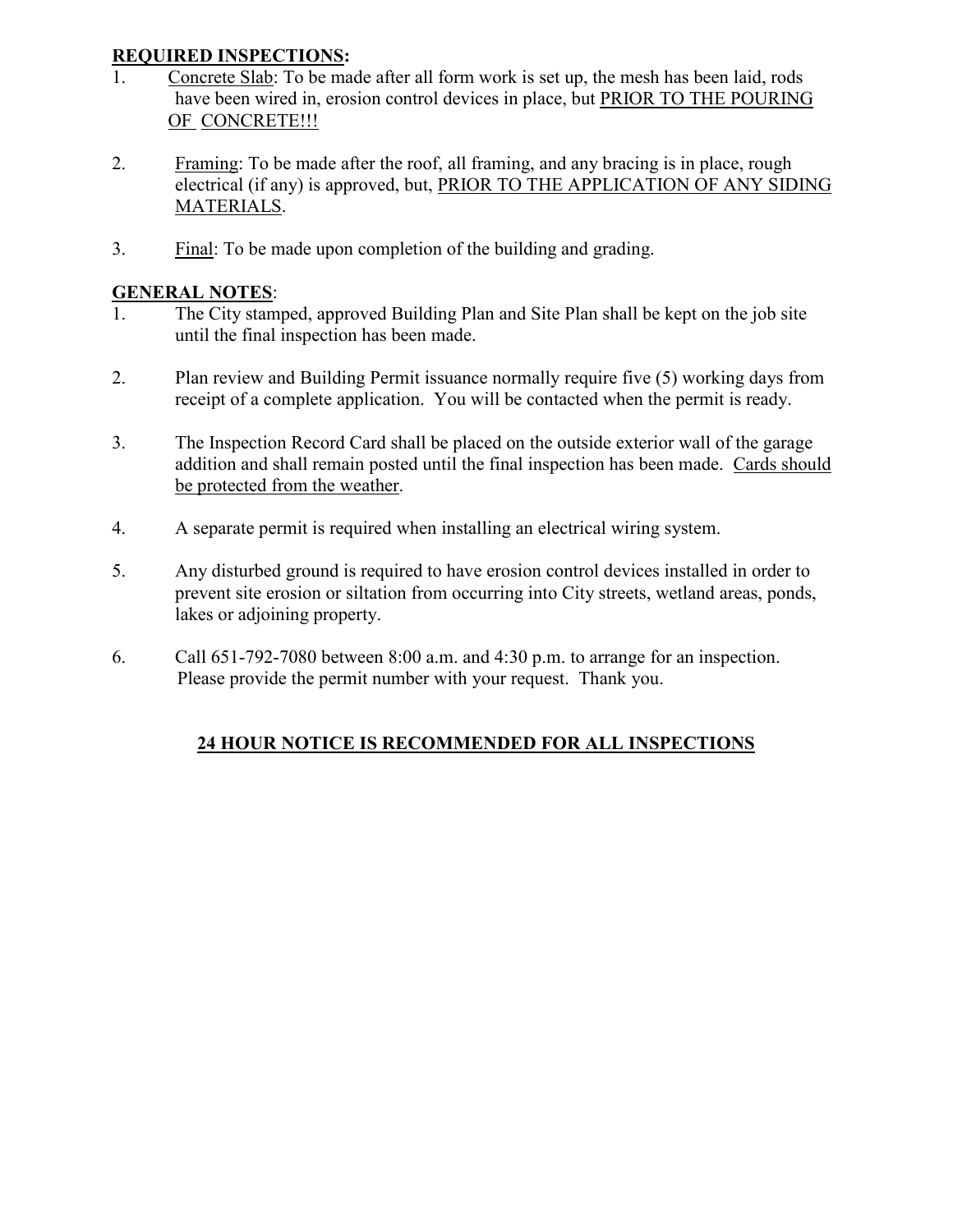# GENERAL REQUIREMENTS IN ALL RESIDENCE DISTRICTS: 1004.01:

The following minimum requirements shall apply to all buildings that may be erected, converted, or structurally altered in residence districts (Ord. 275, 5/12/1959).

- Accessory Buildings In Residence Districts:  $\dot{\mathbf{z}}$
- Number Allowed: Each residentially zoned or used parcel shall be allowed up to 2 detached accessory buildings and 1 garden shed, based upon certain maximum limitations identified in this section. Â
- maximum area of 120 square feet, a maximum height of 12 feet. The one Garden Shed: The size of the allowed garden shed shall be limited to a allowable garden shed shall not be considered an accessory building.  $\ddot{ }$
- area shall be limited to 40% of a required rear yard area, up to a maximum size width of the subject lot or parcel and multiplying it by the required rear setback Detached Accessory Building Size Limit: Total detached accessory building of 864 square feet. The 40% rear yard limitation is calculated by taking the depth of 30 feet, then multiplying that number by 4 or 40%.  $\mathcal{A}$
- Requirements For Increasing Maximum Size: The size of detached accessory buildings may be increased from a total of 864 square feet to a maximum total permit in accordance with Section 1013.01 of this Title, and provided all other applicable provisions of this Section are met, is necessary. Conditions may be attached to the permit to mitigate the impact on adjacent properties, including, but not limited to, increased setbacks, landscape screening, architectural color size of 1,008 square feet. A public hearing and approval of a conditional use and detail requirements, drainage provisions, and limiting additional exterior Planning Commission and City Council shall consider the following criteria: storage. When reviewing an application for a conditional use permit, the ÷.
- Impact on traffic.
- impact on parks, streets and other public facilities. ind
- Compatibility of the site plan, internal traffic circulation.
- Impact of the use on the market value of contiguous properties. landscaping and structures with contiguous properties.
- Impact on the general public health, safety and welfare.  $Q_{\mathcal{L}}(q) = \sum_{i=1}^n \sum_{i=1}^n \sum_{j=1}^n \sum_{j=1}^n \sum_{j=1}^n \sum_{j=1}^n \sum_{j=1}^n \sum_{j=1}^n \sum_{j=1}^n \sum_{j=1}^n \sum_{j=1}^n \sum_{j=1}^n \sum_{j=1}^n \sum_{j=1}^n \sum_{j=1}^n \sum_{j=1}^n \sum_{j=1}^n \sum_{j=1}^n \sum_{j=1}^n \sum_{j=1}^n \sum_{j=1}^n \sum_{j=1}^n \sum_{j=1}^n \$ 
	- Compatibility with the City's Comprehensive Plan:
- building(s) shall not exceed the exterior dimensional footprint of the principal Overall Area: The overall area of attached garage and detached accessory structure, excluding any attached garage footprint  $\lambda$
- principle structures, pavement surfaces (asphalt, concrete and/or brick, stone or other paver), the total impervious surface on a residential lot or parcel shall not Maximum Total Surface Area: Including detached accessory structures, exceed 30% of the total lot or parcel size. á
- within any front yard. Accessory buildings and/or a garden shed shall be located lots and lakeshore lots accessory buildings and/or a garden shed may be located behind the established front building line of the principal structure. On through between the road right-of-way line and the principal structure, provided they Location: No accessory building or garden shed shall be crected or located meet the required front yard setback.  $\ddot{r}$
- back a minimum of 5 feet from a side yard or rear yard lot line and a minimum Minimum Setbacks: A garden shed and/or accessory buildings shall be set of 6 feet from any other building or structure on the same lot or parcel. оô
- Prohibited Location: Accessory buildings and/or a garden shed shall not be ocated within any public or private utility or drainage easement. 9.
- Helght: Accessory buildings shall not exceed one story or 15 feet in height and accessory building shall not exceed the overall height of the principal structure on the parcel (Building height is determined from Section 209 of the Uniform the wall height shall not exceed 9 feet in height. The overall height of an Building Code). 10.
- for vehicle storage (gamge) may be erected within any yard, provided that 1/2 of the wall height or more is below grade level. Such an accessory building shall be In-Ground Garages: Where the natural grade of a lot of the building line of a house is 8 feet or more above the established earb level, an accessory building set back a minimum of 20 feet from any right of way. E
- exterior color, design, and/or materials of an accessory building shall be similar to the principal structure. Corrugated metal siding and corrugated metal roofs Accessory Building & Garden Shed Color, Design And Materials: The shall be prohibited. ₫.
- residential (not commercial) equipment, material, seasonally used recreational Driveway Required: Any accessory building capable of storing one or more adjacent public street. However, if the primary purpose of the building is for motorized vehicles shall be provided with a hard-surfaced driveway to an vehicle or a seasonally driven vehicle or collectible, a hard surface is not required.  $\ddot{2}$
- Requirements For Residential Districts Other Than R-1 and R-2: Accessory buildings in residential districts other than R-1 and R-2 Districts shall be placed selbacks, height, and exterior finish regulations as a principal structure for the in the rear yards and must meet the same principal structure side and rear zoning district in which it is tocated, in addition to these requirements.  $\mathbf{1}$
- Building Permit Required: A building permit shall be required for all detached accessory buildings and a garden shed. A building permit application must include a site plan establishing all property lines and required dimensional setbacks, roof and surface drainage plan and building elevations. is.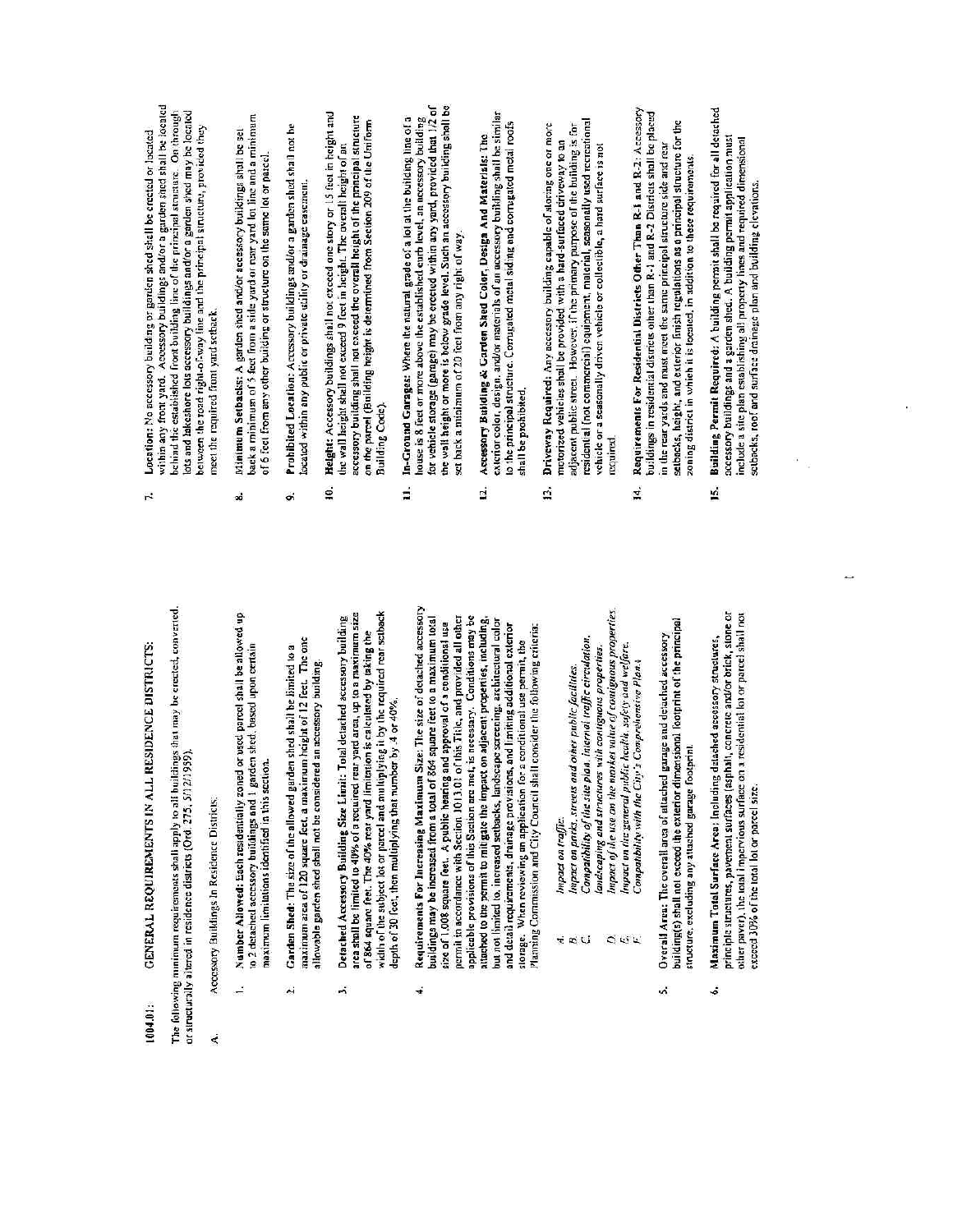# $\widehat{\mathcal{C}}$ LAKE PPOPERTY<br>LINES چ ි. **HAPPSED**  $\tilde{\mathcal{C}}$ **EXISTING** ্? FOPEFO **FRAT**<br>SALS = cuppo CENTERLINE OF STREET (PROPERTY ADDRESS) HOPIH (VERIFY DIFECTION) SITE PLAN (VEAIFY SCALE)

# SITE PLAN EXAMPLE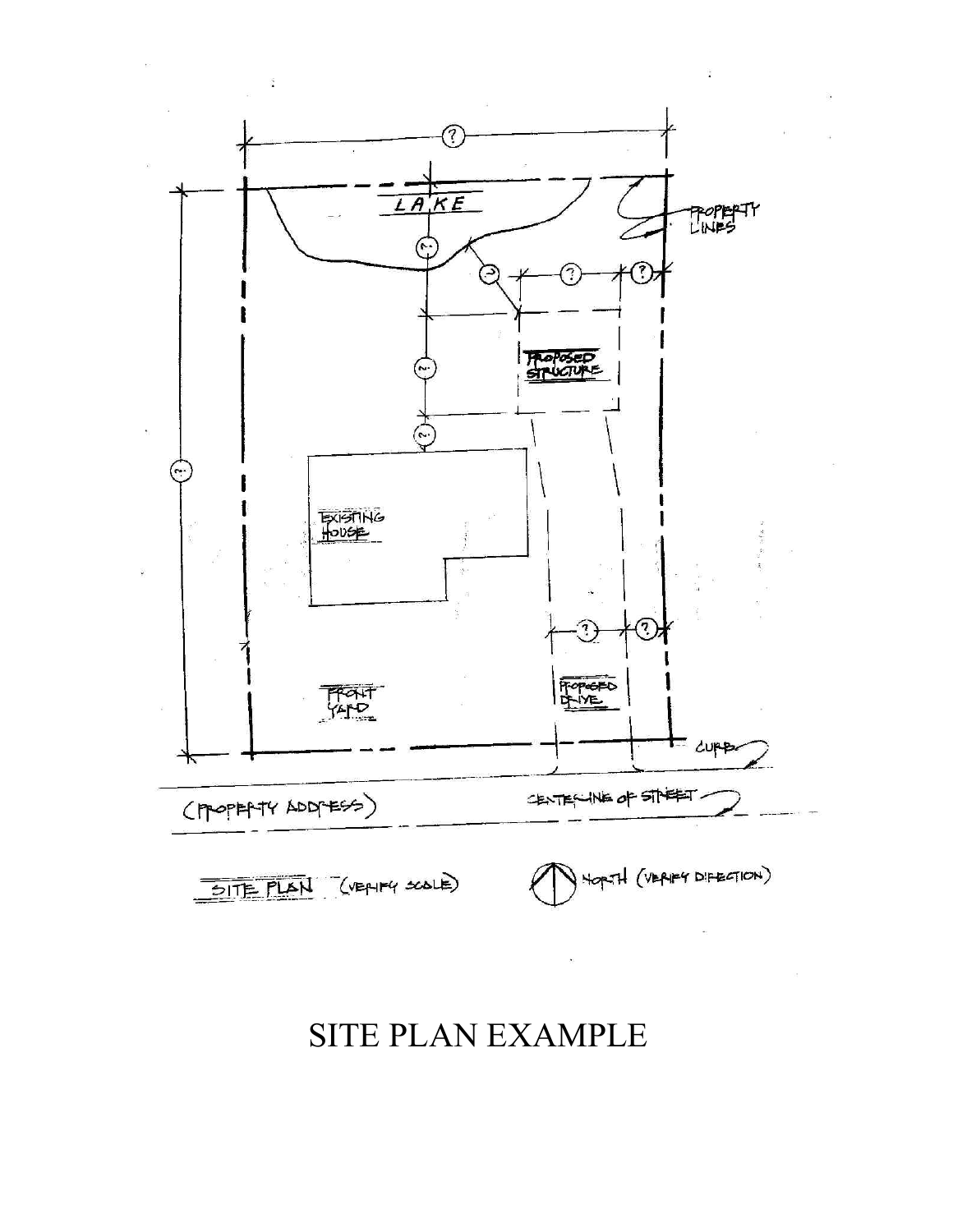

# FLOOR PLAN EXAMPLE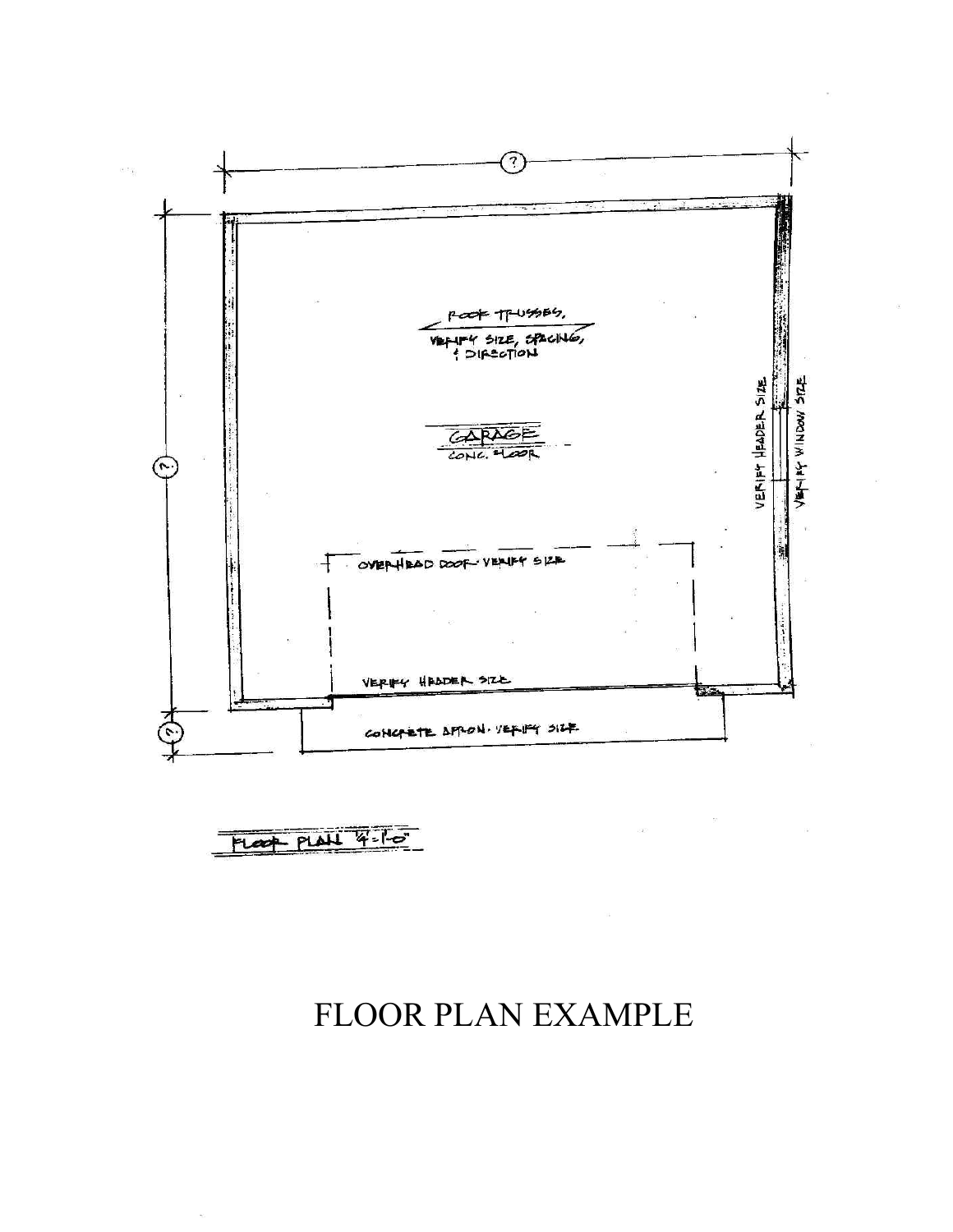# ELEVATION EXAMPLES

FRONT ELEVATION 4-1-0